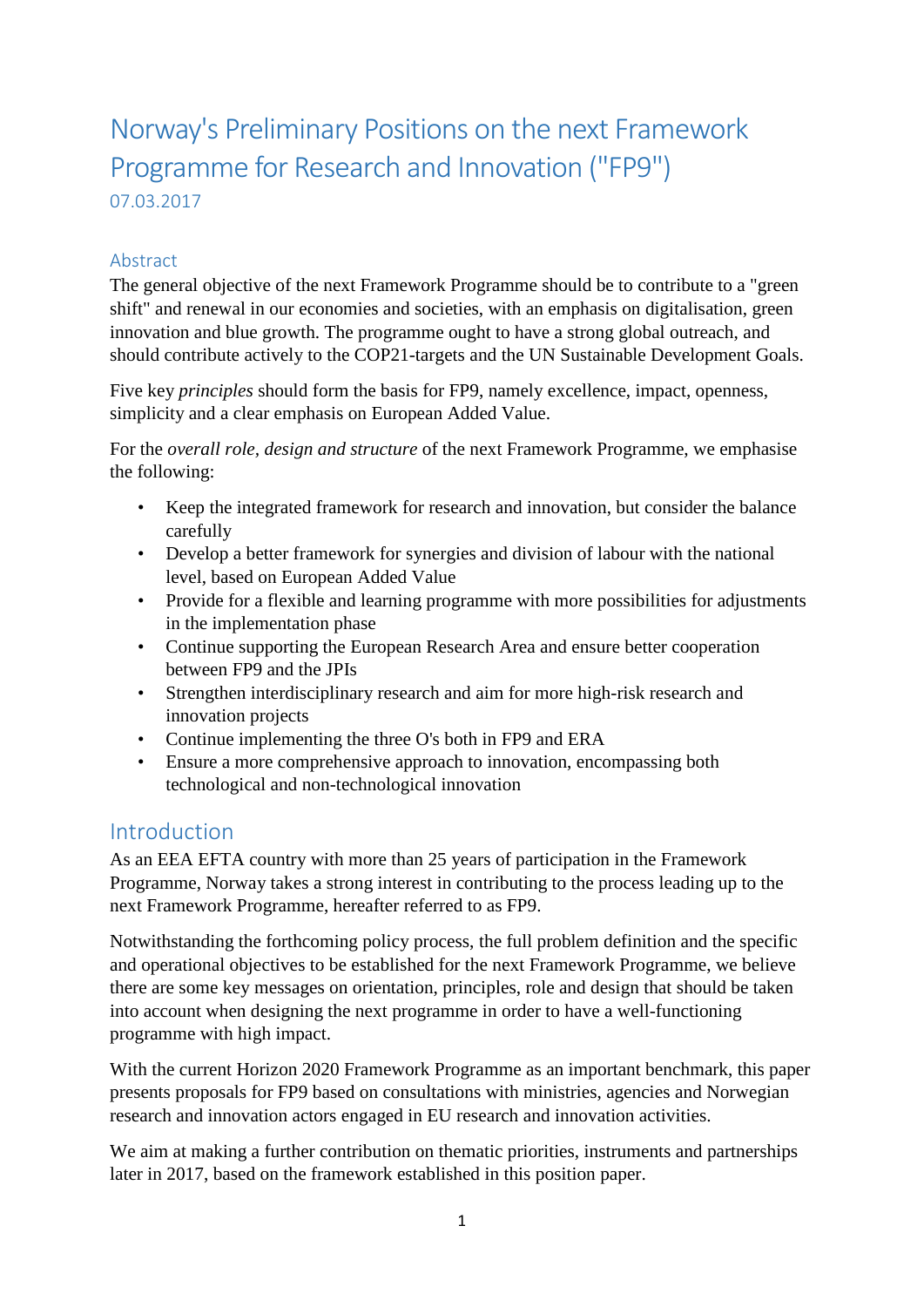## An agenda for a "green shift", blue growth and global outreach

Horizon 2020 emphasises growth, jobs and innovation, but also major societal challenges related to sustainability and climate change. In our view, the next Framework Programme should much more actively support a "green shift" and renewal in our societies and economies. Green innovation and competitiveness should have priority, as well as the possibilities associated with digitalisation and blue growth for our societies and economies.

In our view, efforts at strengthening innovation and competitiveness in trade and industry and efforts at securing a "green shift" in the economy are mutually reinforcing. Consequently, having a general objective of securing such a shift will not come at the expense of efforts at strengthening innovation and competitiveness. The "green shift" could imply new possibilities for SMEs, especially when linked to new initiatives for growth and scaling up.

Both the Commission and the OECD have pointed to the great economic potential of the Seas and Oceans, while at the same time underlining the need for sustainability. The Seas and Oceans "… offer great potential for boosting growth, jobs and innovation. The output of the global ocean economy is estimated at EUR 1.3 trillion and this could more than double by 2030"[1](#page-1-0) . FP9 should help in realizing this potential.

Two important international milestones need to be taken into account: FP9 should contribute actively to the goals in the 2030 UN Agenda for Sustainable Development and the targets agreed at the Paris climate conference (COP21) in December 2015.

The global context is important. Europe is currently facing a range of challenges, which largely are of a global nature, including a changing geopolitical context. Strengthened international cooperation could lead to a common knowledge base that could provide for better international cooperation on a number of challenges, including a deepening of democracy.

To increase relevance to trade and industry, the activities in FP9 should have a clear outlook to global markets.

## Key principles for FP9

We welcome a new a Framework Programme based on the following key principles:

- 1) **Excellence:** To strengthen the European knowledge and innovation base further, excellence in research should be a core principle also in the next framework programme. Like Horizon 2020, FP9 must allocate funding to the best projects, based on competitive calls. To this end, it is important that FP9 involves and attracts the best minds and ideas in Europe and globally, irrespective of the country of origin.
- 2) **Impact:** The emphasis on impact in Horizon 2020 has increased the focus on contributions of research to society and the economy both at the European and the national level. FP9 should create even more impact. The understanding of impact should be broad and include both scientific, societal and economic impacts, bearing in mind that not all science or research should or would have immediate impact. Sustainability and green competitiveness should be taken explicitly into account when

<span id="page-1-0"></span> $1$  JOIN(2016) 49 final: International ocean governance: an agenda for the future of our oceans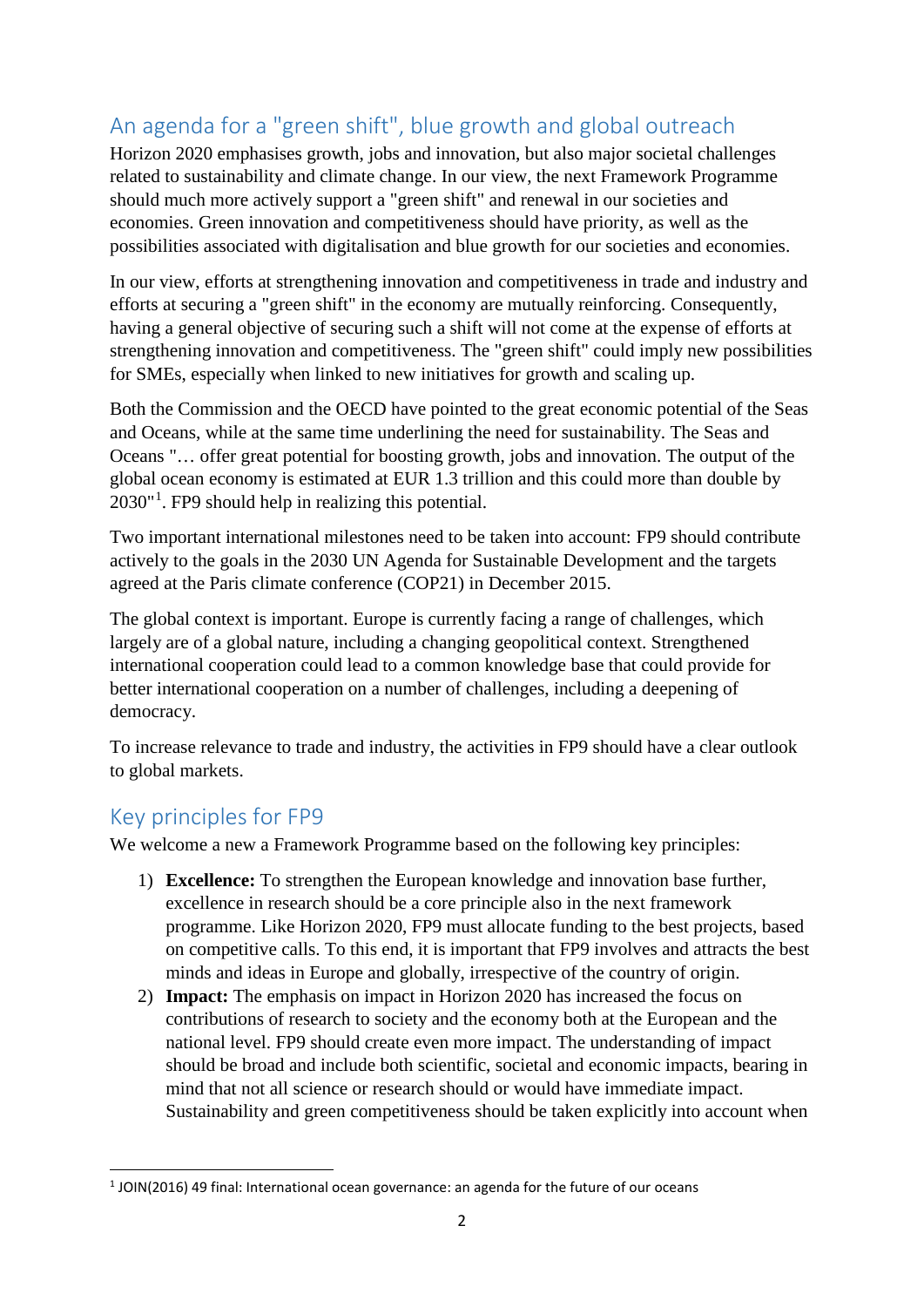evaluating the impact of industry oriented R&I project proposals ("triple bottom line").

- 3) **Openness:** Openness should be a key principle both in FP9 and in further work on the European Research Area, supporting the agenda suggested by Commissioner Moedas to improve on openness in science, innovation and international cooperation (the three  $O's$ ).
- 4) **Simplicity:** FP9 should be easy to use. Application and reporting procedures have been simplified in Horizon 2020. To ensure the attractiveness of FP9, it should be even more accessible and easy to use from the participants' point of view, especially for newcomers.
- 5) **European Added Value:** FP9 should give added value and impact by focussing on objectives, programme areas and actions that create value beyond what is achievable at the national level. European Added Value should guide choices and priorities in all stages of the design and implementation of the programme, and also be a main element in the evaluations of the programme.

## Role, design and structure of FP9

The Framework Programme has an important role to play in European research and innovation. FP9 should further reinforce and strengthen the European science and research base and increase innovation capacity. The three pillars of Horizon 2020 – excellent science, industrial leadership and societal challenges – are good building blocks for FP9.

Keep the integrated framework for research and innovation, but consider the balance We support an integrated programme for research and innovation.

Horizon 2020 builds on important elements in FP7, notably the European Research Council, the Marie Skłodowska-Curie Actions, ESFRI research infrastructures and collaborative projects. These important initiatives should be given sufficient focus and priority also in the next Framework Programme.

Horizon 2020 also introduced new elements to bring research closer to innovation and to the needs of society and industry. This has resulted in increased involvement of users in the public sector and of companies. We see the emphasis on research-based innovation and user involvement as very positive developments and would like to see a continuation.

FP9 will need to balance the need to retain and increase support to top-level basic and applied research with support to innovation and actions closer to the market. This balance should be carefully considered when designing FP9, taking into account the results of the interim evaluation of Horizon 2020.

#### A better framework for synergies, division of labour and flexibility

To secure better use of available resources, synergies and division of labour with the national level must be taken into account when designing FP9. The programme should complement, but not substitute, national funding. Resources in the programme should be concentrated on the most important tasks, and not spread thin on many priorities.

There should consequently be fewer priorities in FP9. Priority research and innovation areas should be established based on ex-ante considerations of subsidiarity and where the European Added Value is the highest. This could help avoiding problems with low success rates and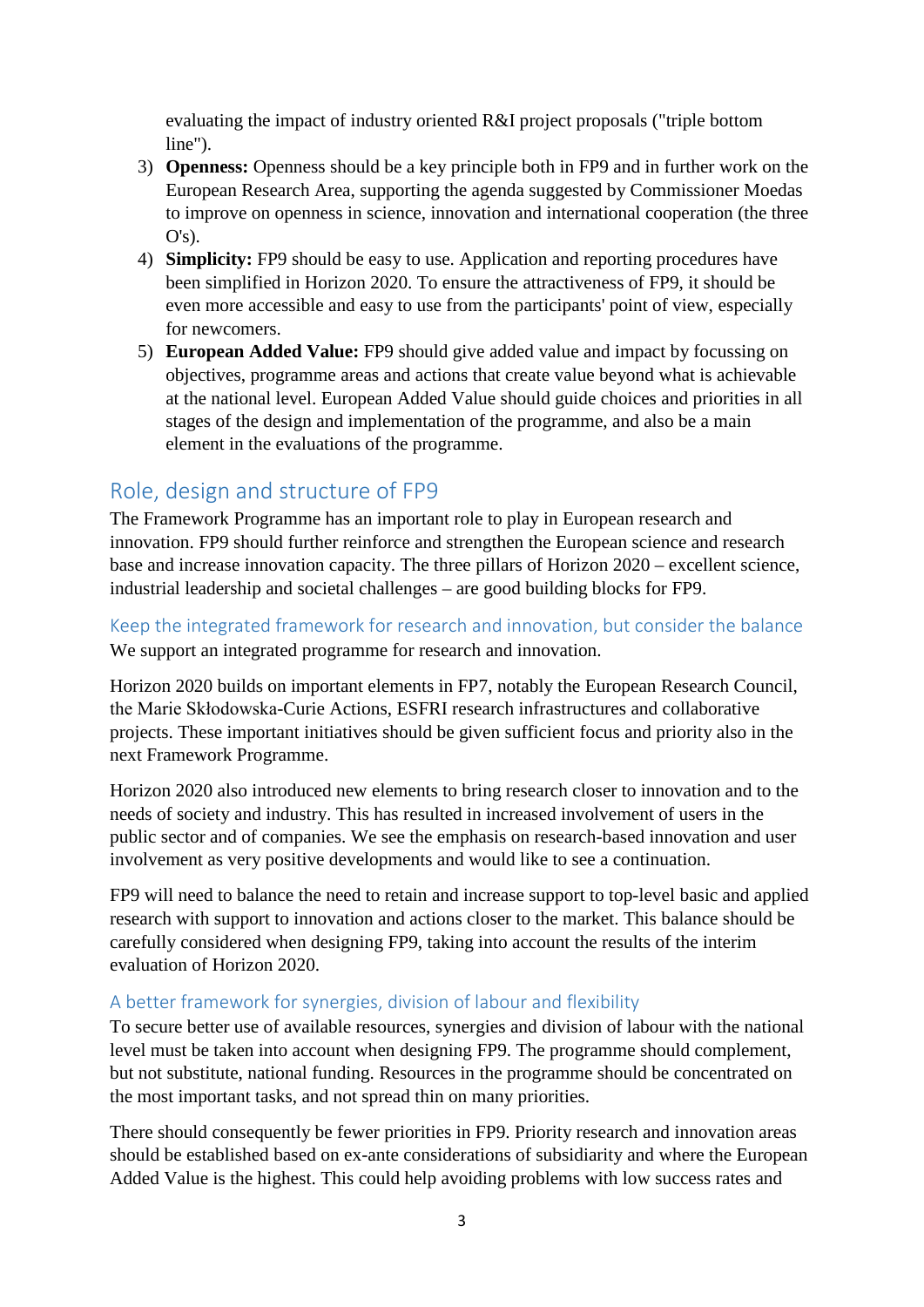oversubscription, and help to clarify the national responsibility for funding of research and innovation.

#### Provide for a flexible and learning programme

It is necessary to provide for flexibility and opportunities to adjust course within the agreed priority areas. FP9 should be able to take up new priorities based on feedback mechanisms, learning and new challenges and opportunities.

Work Programme development could assume a larger role under a more flexible framework. The work of the programme committees could focus on new developments, implementation, impacts and results, as well as on synergies and division of labour with the national level.

Within such a framework, we welcome a continuation of challenge-based, non-prescriptive calls. In addition, we urge for more bottom-up opportunities also within collaborative research. This will allow for more and unforeseen ideas from the actors themselves and give more freedom in choice of approaches and methods.

#### Continue supporting the European Research Area and ensure better cooperation in the area of societal challenges

The European Research Area (ERA) as an "Open space for knowledge and growth" is a strong point for Europe. From a national perspective, ERA strengthens the national research systems by providing increased opportunities for cooperation and competition. ERA will need further efforts after 2020, and should be supported by FP9. Areas that need further attention include research infrastructures, gender and open science and innovation.

There is a need for better coordination in the area of societal challenges, which in all likelihood will be high on the agenda also after 2020. A transparent process is required to establish the societal challenges that FP9 will address, in close dialogue with Member States, Associated Countries and the High Level Group on Joint Programming (GPC).

Pending an adequate follow-up of the JPI evaluation by the JPIs themselves, FP9 should provide sufficient and flexible support for the Joint Programming Initiatives, alongside increased national commitments. Cooperation between the relevant programme committees in FP9 and the steering structures of the JPI's should be strengthened, based on an open and transparent dialogue. This could increase impact and secure a sound division of labour.

Increased user involvement within the societal challenges pillar has been a positive development in Horizon 2020, and should be continued.

#### Strengthen the focus on interdisciplinary research and aim for more high risk, mission oriented R&I projects

A further strengthening of interdisciplinary research in FP9 is important, including better integration of the social sciences and humanities in collaborative research. Societal values and perspectives need to be reflected in the research and innovation activities.

Compared with national funding, the Framework Programme can take higher risks and support more cross-country collaboration. Given this, FP9 should fund mission oriented, breakthrough research and innovation and technology projects similar to the programmes of DARPA (Defense Advanced Research Projects Agency in the US). This could be based on a portfolio approach with a sound proportion of high risk, applied projects that could lead to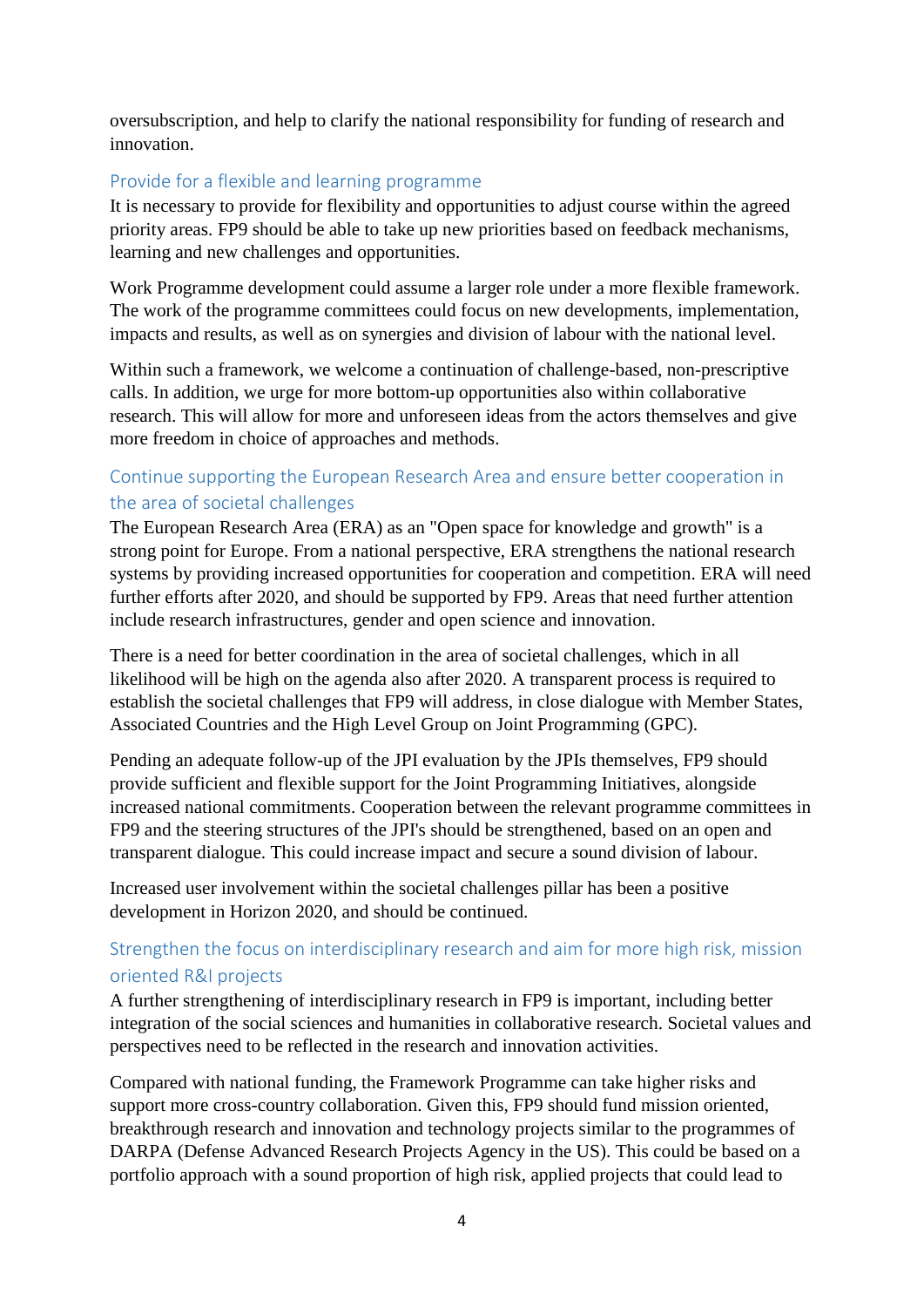high gains. Boldness in project proposals should be an explicit assessment/evaluation criterion.

#### Continue implementing the three O's

We welcome the three O's – Open Innovation, Open Science and Open to the World. We would like to see them further implemented in the next Framework Programme, and in the European Research Area.

#### Integrate the Open Science Agenda

We attach great importance to the transition to new ways of conducting science and to new modes of collaboration, including with digital technologies. FP9 should reinforce this development.

Norway supports the Council conclusions of 27 May 2016 on the transition towards an Open Science system, including immediate Open Access as the default by 2020. The next Framework Programme should have Open Access to both publications and data as default principles, with adequate opt-outs.

The link to Open Innovation is important. FP9 will need instruments that make use of the possibilities opening up through Open Science, including in register research, innovation and commercialisation.

#### A strong push for international cooperation

FP9 should be Open to the World and be an attractive arena for international R&I-cooperation for excellent researchers and innovators from all countries. International cooperation in research and innovation is important for quality in research, for innovation and for exports and trade. A strategy for international cooperation should be built into the programme from the start, and not be an add-on. In order to ensure excellent international projects, we propose that FP9 introduces new or adjusted measures to promote international cooperation. There may be a need for more flexible funding rules for participation. The focus should be to ensure high-quality, high-impact projects with international partners.

#### A more comprehensive approach to innovation

In order to have a dynamic programme that could help realizing the European potential after 2020, FP9 should be based on a broad and comprehensive approach to innovation, going beyond technological innovation and including fostering innovation to address societal challenges. FP9 should have instruments specifically dedicated to innovation and include innovation activities that do not originate in research. Innovation in services should be included to maximise the innovation potential.

We welcome actions to support the scaling up of innovative SMEs and to test actions that could lead to new business models and the creation of new markets, i.e. under the umbrella of a European Innovation Council. Shorter project cycles and shorter time to market should be emphasised in activities targeting SMEs. Expected revenue and market-based selection mechanisms should be emphasised when financing innovation. European Added Value should be particularly emphasised in the design and implementation of the instruments dedicated to innovation.

FP9 should primarily be based on direct financial contributions in the form of grants in support of projects. Financial instruments cannot substitute for grants in support of research